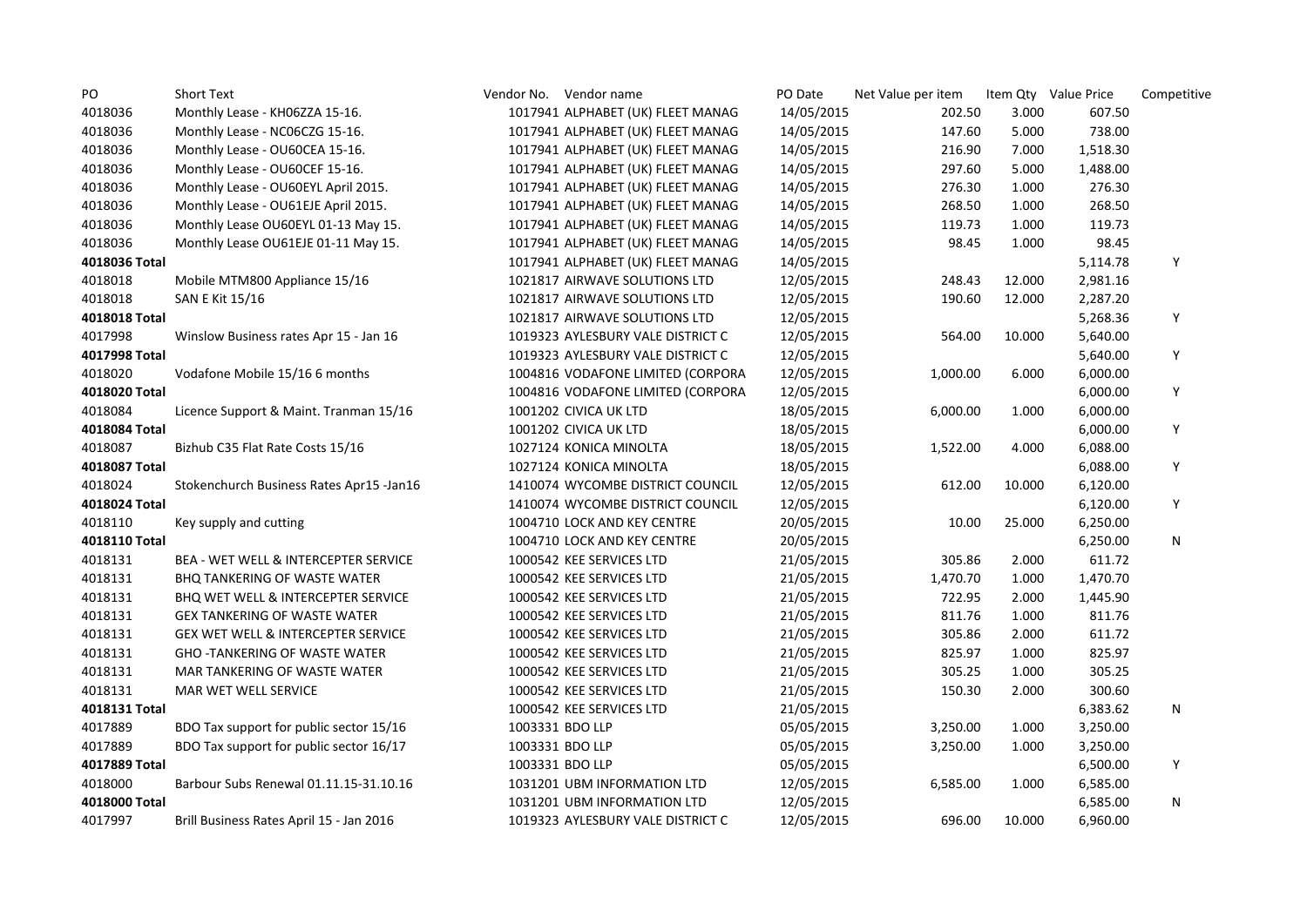| 4017997 Total |                                          | 1019323 AYLESBURY VALE DISTRICT C | 12/05/2015 |           |         | 6,960.00  | Y         |
|---------------|------------------------------------------|-----------------------------------|------------|-----------|---------|-----------|-----------|
| 4018082       | Procurement officer (Buyer vacancy)      | 1020240 REED SPECIALIST RECRUITME | 18/05/2015 | 16.93     | 444.000 | 7,516.92  |           |
| 4018082 Total |                                          | 1020240 REED SPECIALIST RECRUITME | 18/05/2015 |           |         | 7,516.92  | ${\sf N}$ |
| 4017999       | Waddesdon Business rates Apr 15 - Jan 16 | 1019323 AYLESBURY VALE DISTRICT C | 12/05/2015 | 804.00    | 10.000  | 8,040.00  |           |
| 4017999 Total |                                          | 1019323 AYLESBURY VALE DISTRICT C | 12/05/2015 |           |         | 8,040.00  | Υ         |
| 4018011       | Olney Business Rates April 2015          | 1007192 MILTON KEYNES COUNCIL     | 12/05/2015 | 897.25    | 1.000   | 897.25    |           |
| 4018011       | Olney Business Rates May 15 - Jan 16     | 1007192 MILTON KEYNES COUNCIL     | 12/05/2015 | 900.00    | 9.000   | 8,100.00  |           |
| 4018011 Total |                                          | 1007192 MILTON KEYNES COUNCIL     | 12/05/2015 |           |         | 8,997.25  | Υ         |
| 4018023       | Princes Risb. Business Rates April 2015  | 1410074 WYCOMBE DISTRICT COUNCIL  | 12/05/2015 | 897.25    | 1.000   | 897.25    |           |
| 4018023       | Princes Risb. Business Rates May15-Jan16 | 1410074 WYCOMBE DISTRICT COUNCIL  | 12/05/2015 | 900.00    | 9.000   | 8,100.00  |           |
| 4018023 Total |                                          | 1410074 WYCOMBE DISTRICT COUNCIL  | 12/05/2015 |           |         | 8,997.25  | Υ         |
| 4018088       | Chemdata Subscription 01/04/15-31/03/16  | 1010345 NCEC                      | 18/05/2015 | 9,000.00  | 1.000   | 9,000.00  |           |
| 4018088 Total |                                          | 1010345 NCEC                      | 18/05/2015 |           |         | 9,000.00  | Ν         |
| 4017976       | Marcus Pilgerstorfer - Legal Fees        | 1032507 MARCUS PILGERSTORFER      | 11/05/2015 | 9,588.00  | 1.000   | 9,588.00  |           |
| 4017976 Total |                                          | 1032507 MARCUS PILGERSTORFER      | 11/05/2015 |           |         | 9,588.00  | N         |
| 4018007       | Grt Missenden Busin Rates May 15-Jan 16  | 1410037 CHILTERN DISTRICT COUNCIL | 12/05/2015 | 998.30    | 9.000   | 8,984.70  |           |
| 4018007       | Grt Missenden Business Rates April 2015  | 1410037 CHILTERN DISTRICT COUNCIL | 12/05/2015 | 998.55    | 1.000   | 998.55    |           |
| 4018007 Total |                                          | 1410037 CHILTERN DISTRICT COUNCIL | 12/05/2015 |           |         | 9,983.25  | Υ         |
| 4018086       | Bizhub C280 Printing Costs 15/16         | 1027124 KONICA MINOLTA            | 18/05/2015 | 2,500.00  | 4.000   | 10,000.00 |           |
| 4018086 Total |                                          | 1027124 KONICA MINOLTA            | 18/05/2015 |           |         | 10,000.00 | Ν         |
| 4018093       | Annual maintenance - CSS licences 15/16  | 1002710 VECTOR COMMAND LIMITED    | 19/05/2015 | 10,000.00 | 1.000   | 10,000.00 |           |
| 4018093 Total |                                          | 1002710 VECTOR COMMAND LIMITED    | 19/05/2015 |           |         | 10,000.00 | Υ         |
| 4018025       | Annual Lease Skoda Octavia 15-16         | 1003526 LEX AUTOLEASE LTD         | 13/05/2015 | 3,176.64  | 1.000   | 3,176.64  |           |
| 4018025       | Annual Lease Skoda Octavia 16-17         | 1003526 LEX AUTOLEASE LTD         | 13/05/2015 | 3,176.64  | 1.000   | 3,176.64  |           |
| 4018025       | Annual Lease Skoda Octavia 17-18         | 1003526 LEX AUTOLEASE LTD         | 13/05/2015 | 3,176.64  | 1.000   | 3,176.64  |           |
| 4018025       | Annual Maintenance Skoda 15-16           | 1003526 LEX AUTOLEASE LTD         | 13/05/2015 | 425.52    | 1.000   | 425.52    |           |
| 4018025       | Annual Maintenance Skoda 16-17           | 1003526 LEX AUTOLEASE LTD         | 13/05/2015 | 425.52    | 1.000   | 425.52    |           |
| 4018025       | Annual Maintenance Skoda 17-18           | 1003526 LEX AUTOLEASE LTD         | 13/05/2015 | 425.52    | 1.000   | 425.52    |           |
| 4018025 Total |                                          | 1003526 LEX AUTOLEASE LTD         | 13/05/2015 |           |         | 10,806.48 | Υ         |
| 4018027       | Managerial role & driver tutor role KD   | 1017335 OXFORDSHIRE COUNTY COUNCI | 13/05/2015 | 8,477.40  | 1.000   | 8,477.40  |           |
| 4018027       | On costs NI 10.4%                        | 1017335 OXFORDSHIRE COUNTY COUNCI | 13/05/2015 | 881.65    | 1.000   | 881.65    |           |
| 4018027       | Pensions on costs 19.3%                  | 1017335 OXFORDSHIRE COUNTY COUNCI | 13/05/2015 | 1,636.14  | 1.000   | 1,636.14  |           |
| 4018027 Total |                                          | 1017335 OXFORDSHIRE COUNTY COUNCI | 13/05/2015 |           |         | 10,995.19 | Y         |
| 4018006       | Amersham Business Rates April 2015       | 1410037 CHILTERN DISTRICT COUNCIL | 12/05/2015 | 1,109.70  | 1.000   | 1,109.70  |           |
| 4018006       | Amersham Business Rates May 15 - Jan 16  | 1410037 CHILTERN DISTRICT COUNCIL | 12/05/2015 | 1,109.20  | 9.000   | 9,982.80  |           |
| 4018006 Total |                                          | 1410037 CHILTERN DISTRICT COUNCIL | 12/05/2015 |           |         | 11,092.50 | Υ         |
| 4017938       | ANNUAL LEASE FORD TRANSIT CUSTOM 15 - 16 | 1003526 LEX AUTOLEASE LTD         | 07/05/2015 | 2,450.76  | 1.000   | 2,450.76  |           |
| 4017938       | ANNUAL LEASE FORD TRANSIT CUSTOM 16 - 17 | 1003526 LEX AUTOLEASE LTD         | 07/05/2015 | 2,450.76  | 1.000   | 2,450.76  |           |
| 4017938       | ANNUAL LEASE FORD TRANSIT CUSTOM 17 - 18 | 1003526 LEX AUTOLEASE LTD         | 07/05/2015 | 2,450.76  | 1.000   | 2,450.76  |           |
| 4017938       | ANNUAL LEASE FORD TRANSIT CUSTOM 18 - 19 | 1003526 LEX AUTOLEASE LTD         | 07/05/2015 | 2,450.76  | 1.000   | 2,450.76  |           |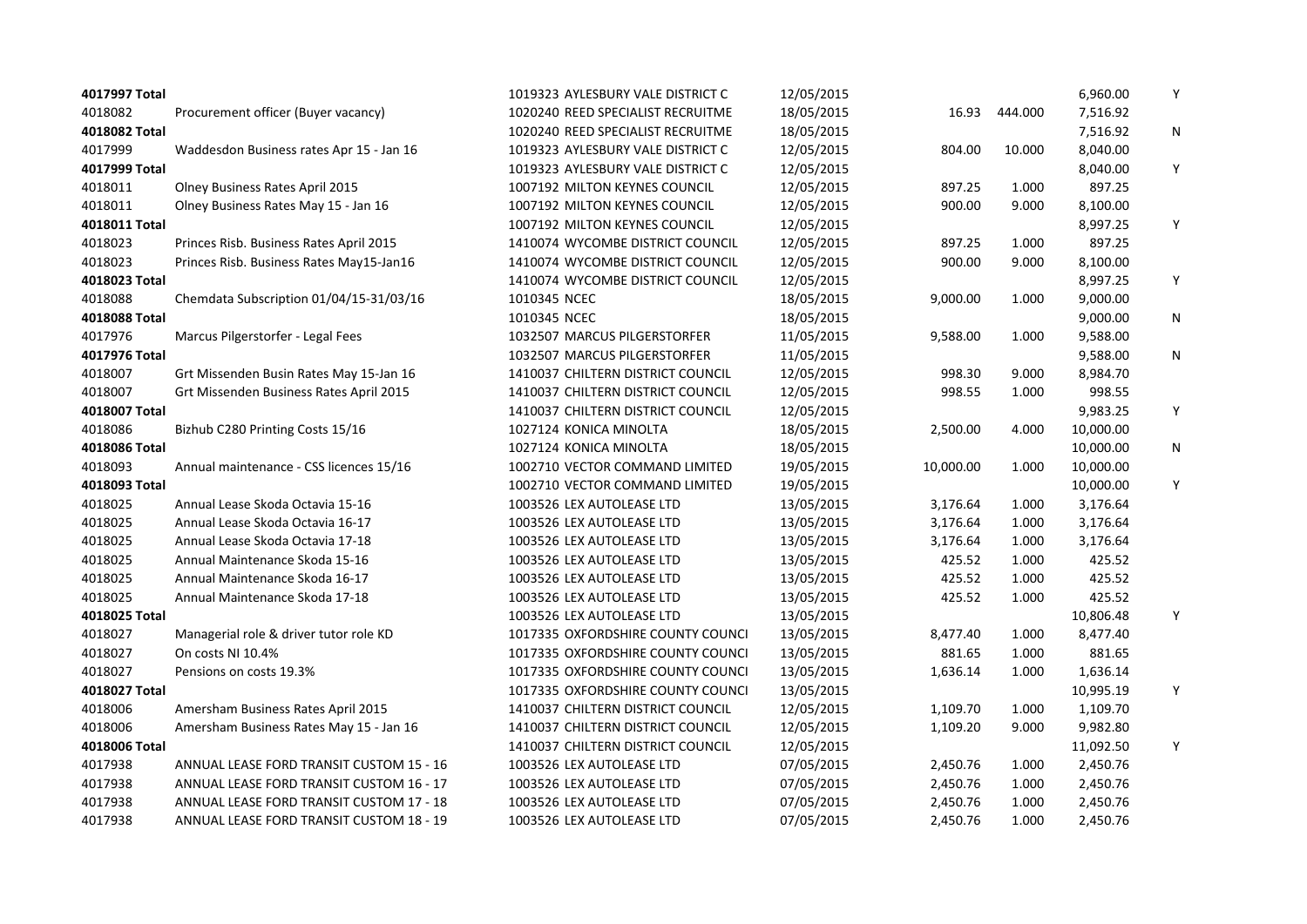| 4017938       | <b>ANNUAL MAINTENANCE 15 - 16</b>        | 1003526 LEX AUTOLEASE LTD         | 07/05/2015 | 485.28    | 1.000 | 485.28    |   |
|---------------|------------------------------------------|-----------------------------------|------------|-----------|-------|-----------|---|
| 4017938       | <b>ANNUAL MAINTENANCE 16 - 17</b>        | 1003526 LEX AUTOLEASE LTD         | 07/05/2015 | 485.28    | 1.000 | 485.28    |   |
| 4017938       | <b>ANNUAL MAINTENANCE 17 - 18</b>        | 1003526 LEX AUTOLEASE LTD         | 07/05/2015 | 485.28    | 1.000 | 485.28    |   |
| 4017938       | <b>ANNUAL MAINTENANCE 18 - 19</b>        | 1003526 LEX AUTOLEASE LTD         | 07/05/2015 | 485.28    | 1.000 | 485.28    |   |
| 4017938 Total |                                          | 1003526 LEX AUTOLEASE LTD         | 07/05/2015 |           |       | 11,744.16 | Y |
| 4017904       | BUPA Cover 2015/16                       | 1027838 BUPA                      | 06/05/2015 | 13,812.85 | 1.000 | 13,812.85 |   |
| 4017904 Total |                                          | 1027838 BUPA                      | 06/05/2015 |           |       | 13,812.85 | Y |
| 4018013       | BT Rental chgs A/C VP99470570            | 1004589 BT PAYMENT SERVICES LTD   | 12/05/2015 | 7,200.00  | 2.000 | 14,400.00 |   |
| 4018013 Total |                                          | 1004589 BT PAYMENT SERVICES LTD   | 12/05/2015 |           |       | 14,400.00 | Υ |
| 4017945       | Merlin Centre Busin. rates May 15-Jan 16 | 1019323 AYLESBURY VALE DISTRICT C | 07/05/2015 | 1,627.00  | 9.000 | 14,643.00 |   |
| 4017945       | Merlin Centre Business rates April 2015  | 1019323 AYLESBURY VALE DISTRICT C | 07/05/2015 | 1,626.00  | 1.000 | 1,626.00  |   |
| 4017945 Total |                                          | 1019323 AYLESBURY VALE DISTRICT C | 07/05/2015 |           |       | 16,269.00 | Y |
| 4018001       | Diesel Delivery to Aylesbury             | 1023971 PACE FUELCARE LTD         | 12/05/2015 | 7,728.00  | 1.000 | 7,728.00  |   |
| 4018001       | Diesel Delivery to Broughton             | 1023971 PACE FUELCARE LTD         | 12/05/2015 | 2,608.20  | 1.000 | 2,608.20  |   |
| 4018001       | Diesel Delivery to Buckingham            | 1023971 PACE FUELCARE LTD         | 12/05/2015 | 1,738.80  | 1.000 | 1,738.80  |   |
| 4018001       | Diesel Delivery to Great Holm            | 1023971 PACE FUELCARE LTD         | 12/05/2015 | 1,932.00  | 1.000 | 1,932.00  |   |
| 4018001       | Diesel Delivery to High Wycombe          | 1023971 PACE FUELCARE LTD         | 12/05/2015 | 2,318.40  | 1.000 | 2,318.40  |   |
| 4018001 Total |                                          | 1023971 PACE FUELCARE LTD         | 12/05/2015 |           |       | 16,325.40 | Y |
| 4018010       | Newport Pagn. Busin. Rates May 15-Jan 16 | 1007192 MILTON KEYNES COUNCIL     | 12/05/2015 | 1,750.00  | 9.000 | 15,750.00 |   |
| 4018010       | Newport Pagnell Business Rates Apr 2015  | 1007192 MILTON KEYNES COUNCIL     | 12/05/2015 | 1,751.50  | 1.000 | 1,751.50  |   |
| 4018010 Total |                                          | 1007192 MILTON KEYNES COUNCIL     | 12/05/2015 |           |       | 17,501.50 | Y |
| 4018008       | Chesham Business Rates April 2015        | 1410037 CHILTERN DISTRICT COUNCIL | 12/05/2015 | 1,762.25  | 1.000 | 1,762.25  |   |
| 4018008       | Chesham Business Rates May 15 - Jan 16   | 1410037 CHILTERN DISTRICT COUNCIL | 12/05/2015 | 1,762.50  | 9.000 | 15,862.50 |   |
| 4018008 Total |                                          | 1410037 CHILTERN DISTRICT COUNCIL | 12/05/2015 |           |       | 17,624.75 | Y |
| 4018005       | Buckingham Business rates April 2015     | 1019323 AYLESBURY VALE DISTRICT C | 12/05/2015 | 1,825.00  | 1.000 | 1,825.00  |   |
| 4018005       | Buckingham Business rates May 15- Jan 16 | 1019323 AYLESBURY VALE DISTRICT C | 12/05/2015 | 1,824.00  | 9.000 | 16,416.00 |   |
| 4018005 Total |                                          | 1019323 AYLESBURY VALE DISTRICT C | 12/05/2015 |           |       | 18,241.00 | Y |
| 4018090       | Gateway                                  | 1023285 UNIVERSITY OF HULL        | 18/05/2015 | 2,060.00  | 1.000 | 2,060.00  |   |
| 4018090       | <b>MDT Support</b>                       | 1023285 UNIVERSITY OF HULL        | 18/05/2015 | 5,150.00  | 1.000 | 5,150.00  |   |
| 4018090       | Mobile Data Terminal                     | 1023285 UNIVERSITY OF HULL        | 18/05/2015 | 13,925.60 | 1.000 | 13,925.60 |   |
| 4018090 Total |                                          | 1023285 UNIVERSITY OF HULL        | 18/05/2015 |           |       | 21,135.60 | Y |
| 4018021       | Vodafone paging service 15/16            | 1007157 VODAFONE PAGING           | 12/05/2015 | 6,000.00  | 4.000 | 24,000.00 |   |
| 4018021 Total |                                          | 1007157 VODAFONE PAGING           | 12/05/2015 |           |       | 24,000.00 | Y |
| 4018022       | High Wycombe Busin. Rates May 15-Jan 16  | 1410074 WYCOMBE DISTRICT COUNCIL  | 12/05/2015 | 2,564.00  | 9.000 | 23,076.00 |   |
| 4018022       | High Wycombe Business Rates April 2015   | 1410074 WYCOMBE DISTRICT COUNCIL  | 12/05/2015 | 2,560.00  | 1.000 | 2,560.00  |   |
| 4018022 Total |                                          | 1410074 WYCOMBE DISTRICT COUNCIL  | 12/05/2015 |           |       | 25,636.00 | Y |
| 4018017       | Beaconsfield Busin. Rates May 15 -Jan 16 | 1012380 SOUTH BUCKS DISTRICT COUN | 12/05/2015 | 2,687.00  | 9.000 | 24,183.00 |   |
| 4018017       | Beaconsfield Business Rates April 2015   | 1012380 SOUTH BUCKS DISTRICT COUN | 12/05/2015 | 2,685.50  | 1.000 | 2,685.50  |   |
| 4018017 Total |                                          | 1012380 SOUTH BUCKS DISTRICT COUN | 12/05/2015 |           |       | 26,868.50 | Y |
| 4017971       | Intranet V7 Annual Licensing 2015/16     | 1018958 INTERACT INTRANET SOLUTIO | 08/05/2015 | 8,625.00  | 1.000 | 8,625.00  |   |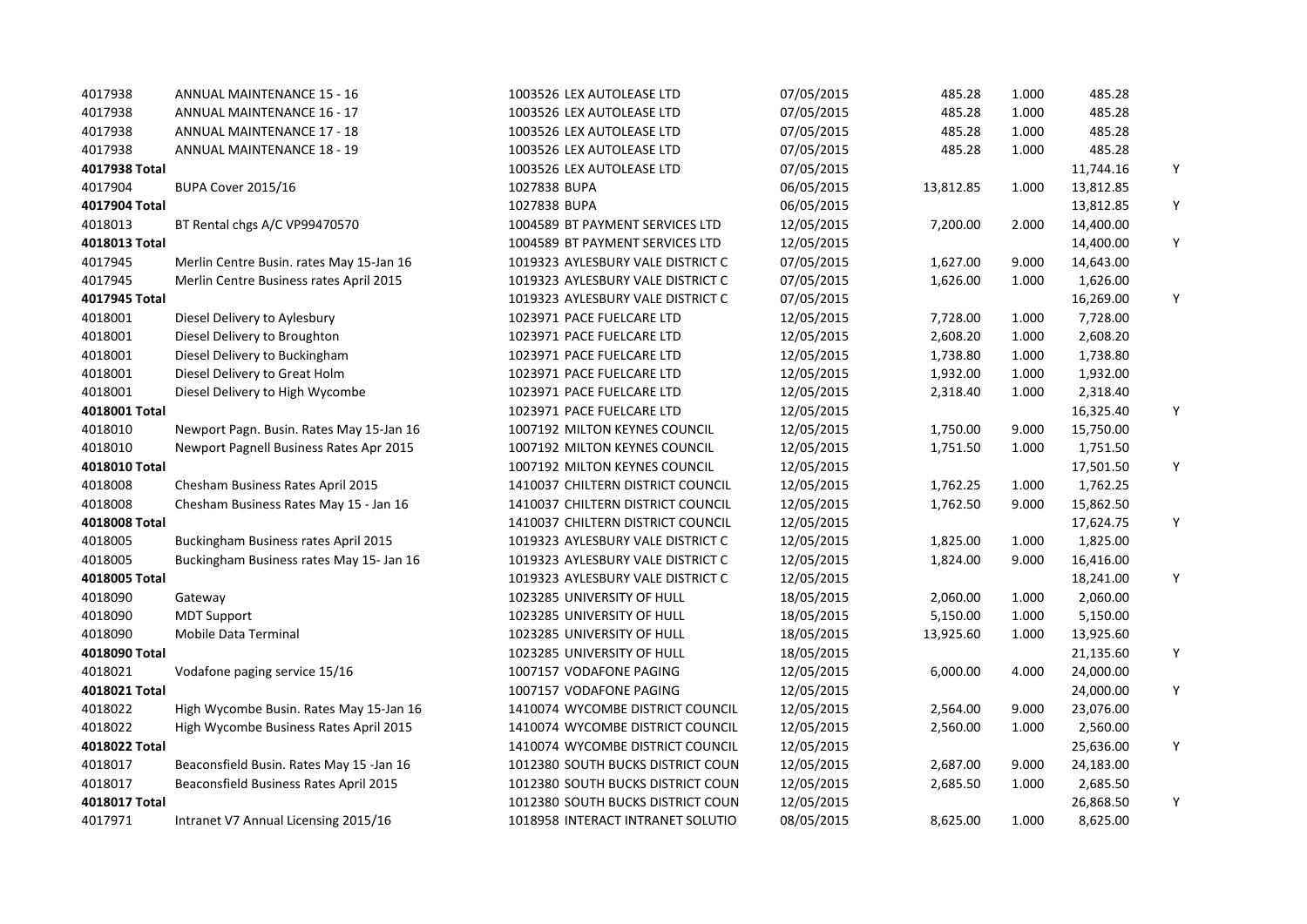| 4017971       | Intranet V7 Annual Licensing 2016/17       | 1018958 INTERACT INTRANET SOLUTIO | 08/05/2015 | 8,625.00  | 1.000  | 8,625.00  |   |
|---------------|--------------------------------------------|-----------------------------------|------------|-----------|--------|-----------|---|
| 4017971       | Intranet V7 Annual Licensing 2017/18       | 1018958 INTERACT INTRANET SOLUTIO | 08/05/2015 | 8,625.00  | 1.000  | 8,625.00  |   |
| 4017971       | Intranet V7 one-off costs 15/16            | 1018958 INTERACT INTRANET SOLUTIO | 08/05/2015 | 1,068.19  | 1.000  | 1,068.19  |   |
| 4017971 Total |                                            | 1018958 INTERACT INTRANET SOLUTIO | 08/05/2015 |           |        | 26,943.19 | N |
| 4017944       | Haddenham Business rates Apr 15            | 1019323 AYLESBURY VALE DISTRICT C | 07/05/2015 | 2,906.00  | 1.000  | 2,906.00  |   |
| 4017944       | Haddenham Business rates May 15 - Jan 16   | 1019323 AYLESBURY VALE DISTRICT C | 07/05/2015 | 2,909.00  | 9.000  | 26,181.00 |   |
| 4017944 Total |                                            | 1019323 AYLESBURY VALE DISTRICT C | 07/05/2015 |           |        | 29,087.00 | Y |
| 4018016       | Gerrards X Business Rates Apri 15-Jan 16   | 1012380 SOUTH BUCKS DISTRICT COUN | 12/05/2015 | 2,958.00  | 10.000 | 29,580.00 |   |
| 4018016 Total |                                            | 1012380 SOUTH BUCKS DISTRICT COUN | 12/05/2015 |           |        | 29,580.00 | Y |
| 4018009       | <b>Bletchley Business Rates April 2015</b> | 1007192 MILTON KEYNES COUNCIL     | 12/05/2015 | 3,377.50  | 1.000  | 3,377.50  |   |
| 4018009       | Bletchley Business Rates May 15 - Jan 16   | 1007192 MILTON KEYNES COUNCIL     | 12/05/2015 | 3,377.00  | 9.000  | 30,393.00 |   |
| 4018009 Total |                                            | 1007192 MILTON KEYNES COUNCIL     | 12/05/2015 |           |        | 33,770.50 | Y |
| 4018019       | Select Services 2015/16                    | 1023118 DAISY TELECOMS LTD        | 12/05/2015 | 350.00    | 12.000 | 4,200.00  |   |
| 4018019       | Service Charges 2015/16                    | 1023118 DAISY TELECOMS LTD        | 12/05/2015 | 1,740.00  | 12.000 | 20,880.00 |   |
| 4018019       | Voice calls 2015/16                        | 1023118 DAISY TELECOMS LTD        | 12/05/2015 | 875.00    | 12.000 | 10,500.00 |   |
| 4018019 Total |                                            | 1023118 DAISY TELECOMS LTD        | 12/05/2015 |           |        | 35,580.00 | Υ |
| 4018014       | EE Phone Bill Expenditure 15/16            | 1031064 EE LTD                    | 12/05/2015 | 3,600.00  | 12.000 | 43,200.00 |   |
| 4018014 Total |                                            | 1031064 EE LTD                    | 12/05/2015 |           |        | 43,200.00 | Y |
| 4018012       | Broughton Business Rates April 2015        | 1007192 MILTON KEYNES COUNCIL     | 12/05/2015 | 4,908.50  | 1.000  | 4,908.50  |   |
| 4018012       | Broughton Business Rates May 15 - Jan 16   | 1007192 MILTON KEYNES COUNCIL     | 12/05/2015 | 4,905.00  | 9.000  | 44,145.00 |   |
| 4018012 Total |                                            | 1007192 MILTON KEYNES COUNCIL     | 12/05/2015 |           |        | 49,053.50 | Y |
| 4017978       | 2015/16 TVFCS Contribution                 | 1017335 OXFORDSHIRE COUNTY COUNCI | 11/05/2015 | 50,000.00 | 1.000  | 50,000.00 |   |
| 4017978 Total |                                            | 1017335 OXFORDSHIRE COUNTY COUNCI | 11/05/2015 |           |        | 50,000.00 | Y |
| 4017941       | Marlow Business Rates April 2015           | 1410074 WYCOMBE DISTRICT COUNCIL  | 07/05/2015 | 5,025.00  | 1.000  | 5,025.00  |   |
| 4017941       | Marlow Business Rates May 15 - Jan 16      | 1410074 WYCOMBE DISTRICT COUNCIL  | 07/05/2015 | 5,029.00  | 9.000  | 45,261.00 |   |
| 4017941 Total |                                            | 1410074 WYCOMBE DISTRICT COUNCIL  | 07/05/2015 |           |        | 50,286.00 | Y |
| 4017942       | Unit 7 Business Rates April 15-Jan 16      | 1019323 AYLESBURY VALE DISTRICT C | 07/05/2015 | 5,058.18  | 10.000 | 50,581.80 |   |
| 4017942 Total |                                            | 1019323 AYLESBURY VALE DISTRICT C | 07/05/2015 |           |        | 50,581.80 | Y |
| 4017946       | Great Holm Business Rates April 2015       | 1007192 MILTON KEYNES COUNCIL     | 07/05/2015 | 5,968.00  | 1.000  | 5,968.00  |   |
| 4017946       | Great Holm Business Rates May 15 -Jan 16   | 1007192 MILTON KEYNES COUNCIL     | 07/05/2015 | 5,965.00  | 9.000  | 53,685.00 |   |
| 4017946 Total |                                            | 1007192 MILTON KEYNES COUNCIL     | 07/05/2015 |           |        | 59,653.00 | Y |
| 4017947       | Training Partnershiip Sept 2015            | 1033791 CAPITA LEARNING AND DEVEL | 07/05/2015 | 8,000.00  | 1.000  | 8,000.00  |   |
| 4017947       | Training Partnership Aug 2015              | 1033791 CAPITA LEARNING AND DEVEL | 07/05/2015 | 8,000.00  | 1.000  | 8,000.00  |   |
| 4017947       | Training Partnership Dec 2015              | 1033791 CAPITA LEARNING AND DEVEL | 07/05/2015 | 8,000.00  | 1.000  | 8,000.00  |   |
| 4017947       | Training Partnership Feb 2016              | 1033791 CAPITA LEARNING AND DEVEL | 07/05/2015 | 8,000.00  | 1.000  | 8,000.00  |   |
| 4017947       | Training Partnership Jan 2016              | 1033791 CAPITA LEARNING AND DEVEL | 07/05/2015 | 8,000.00  | 1.000  | 8,000.00  |   |
| 4017947       | Training Partnership July 2015             | 1033791 CAPITA LEARNING AND DEVEL | 07/05/2015 | 8,000.00  | 1.000  | 8,000.00  |   |
| 4017947       | Training Partnership June 2015             | 1033791 CAPITA LEARNING AND DEVEL | 07/05/2015 | 8,000.00  | 1.000  | 8,000.00  |   |
| 4017947       | Training Partnership Mar 2016              | 1033791 CAPITA LEARNING AND DEVEL | 07/05/2015 | 8,000.00  | 1.000  | 8,000.00  |   |
| 4017947       | Training Partnership May 2015              | 1033791 CAPITA LEARNING AND DEVEL | 07/05/2015 | 8,000.00  | 1.000  | 8,000.00  |   |
|               |                                            |                                   |            |           |        |           |   |